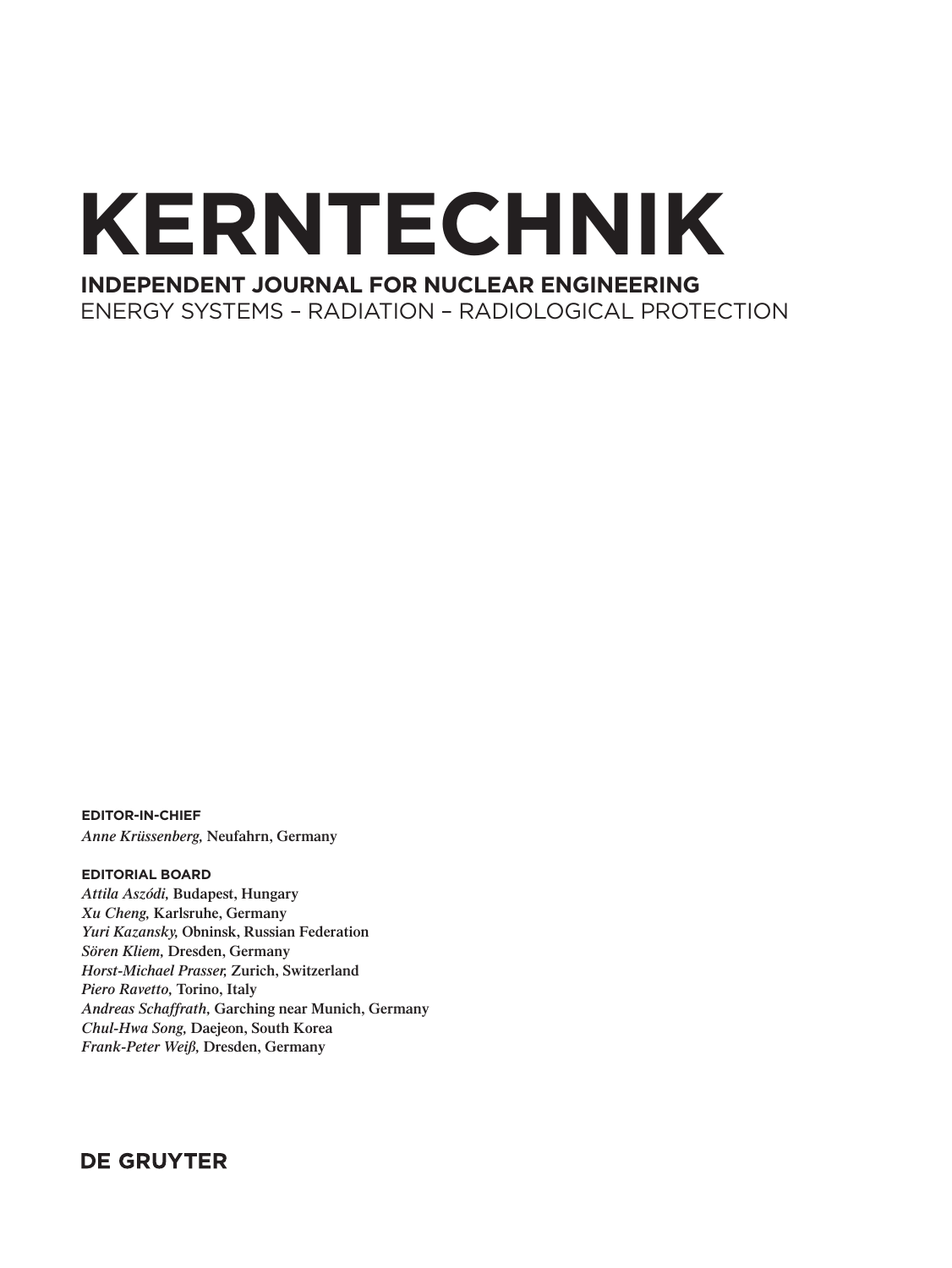**ABSTRACTED/INDEXED IN** Baidu Scholar · CNKI Scholar (China National Knowledge Infrastructure) · CNPIEC: cnpLINKer · Dimensions · EBSCO Discovery Service · Google Scholar · J-Gate · Journal Citation Reports/Science Edition · KESLI-NDSL (Korean National Discovery for Science Leaders) · Microsoft Academic · MyScienceWork · Naver Academic · Naviga (Softweco) · Primo Central (ExLibris) · ReadCube · SCImago (SJR) · SCOPUS · Semantic Scholar · Sherpa/RoMEO · Summon (ProQuest) · TDNet · WanFang Data · Web of Science: Current Contents/Engineering, Computing, and Technology; Science Citation Index Expanded · WorldCat (OCLC) · Yewno Discover

The publisher, together with the authors and editors, has taken great pains to ensure that all information presented in this work (programs, applications, amounts, dosages, etc.) reflects the standard of knowledge at the time of publication. Despite careful manuscript preparation and proof correction, errors can nevertheless occur. Authors, editors and publisher disclaim all responsibility for any errors or omissions or liability for the results obtained from use of the information, or parts thereof, contained in this work. The citation of registered names, trade names, trademarks, etc. in this work does not imply, even in the absence of a specific statement, that such names are exempt from laws and regulations protecting trademarks etc. and therefore free for general use.

ISSN 0932-3902 ∙ e-ISSN 2195-8580

All information regarding notes for contributors, subscriptions, Open access, back volumes and orders is available online at www.degruyter.com/kern.

**EDITOR-IN-CHIEF** Dr.-Ing. Anne Krüssenberg, Hirtenweg 33b, 85375 Neufahrn, Germany, Tel.: +49 (0)163 9866013, e-mail: kerntechnik@degruyter.com

**PUBLISHER** Walter de Gruyter GmbH, Berlin/Boston, Genthiner Straße 13, 10785 Berlin, Germany

**JOURNAL COORDINATOR** Anne Weberling, De Gruyter, Genthiner Straße 13, 10785 Berlin, Germany, Tel.: +49 (0)30 260 05-421, Fax: +49 (0)30 260 05-250, e-mail: anne.weberling@degruyter.com

**RESPONSIBLE FOR ADVERTISEMENTS** Markus Kügel, De Gruyter, Rosenheimer Str. 143, 81671 Munich, Germany. Tel.: +49 (0) 89 76 902-424, e-mail: anzeigen@degruyter.com

© 2022 Walter de Gruyter GmbH, Berlin/Boston, Germany

**TYPESETTING** TNQ Technologies, Chennai, India

PRINTING druckhaus köthen GmbH & Co. KG, Köthen, Germany